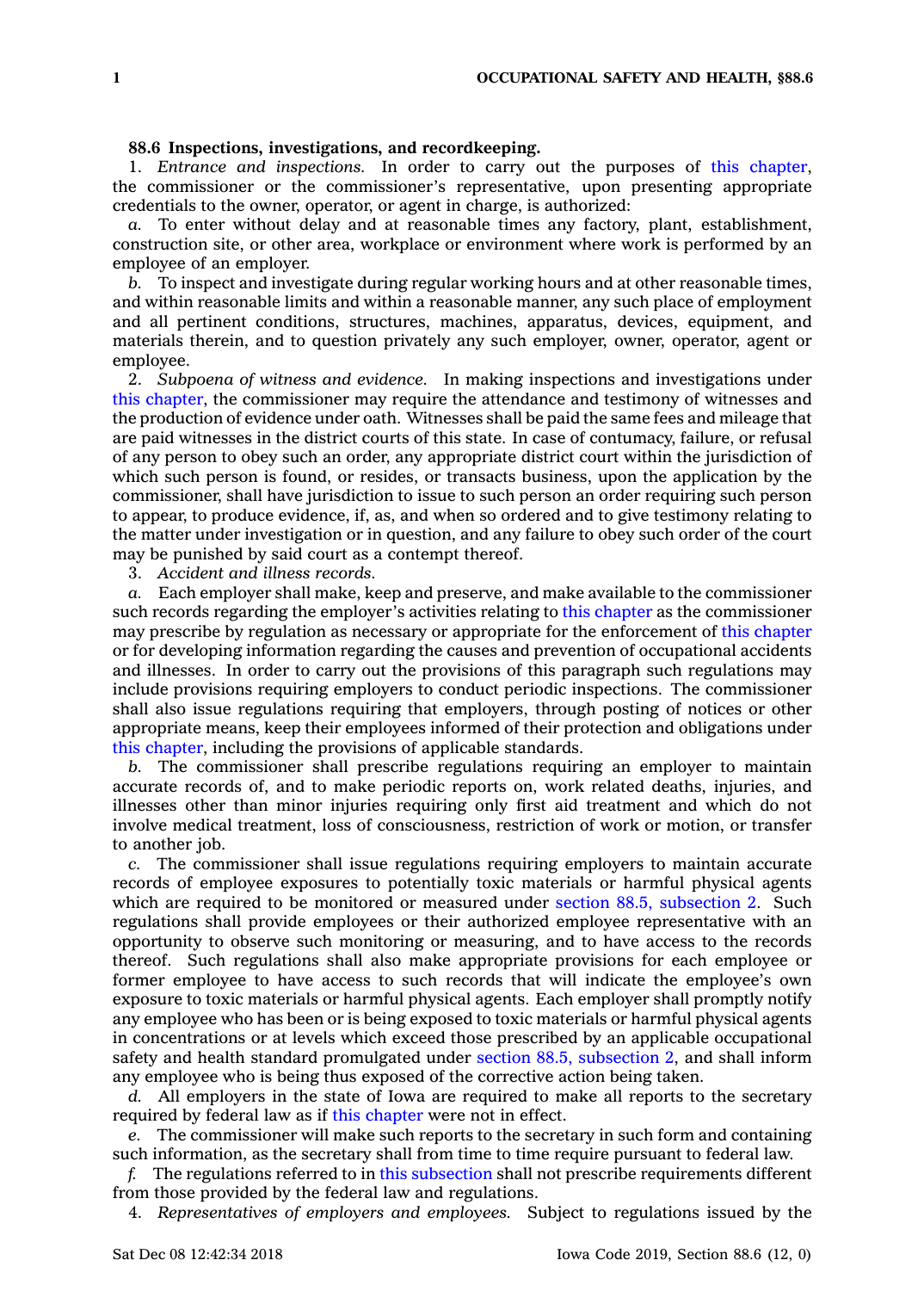commissioner, <sup>a</sup> representative of the employer and an authorized employee representative shall be given an opportunity to accompany the commissioner or the commissioner's

authorized representative during the physical inspection of any workplace under [subsection](https://www.legis.iowa.gov/docs/code/88.6.pdf) [1](https://www.legis.iowa.gov/docs/code/88.6.pdf) of this [section](https://www.legis.iowa.gov/docs/code/88.6.pdf), for the purpose of aiding such inspection. Where there is no authorized employee representative, the commissioner or the commissioner's authorized representative shall consult with <sup>a</sup> reasonable number of employees concerning matters of health and safety in the workplace.

5. *Special inspections.* Any employees or authorized employee representative who believes that <sup>a</sup> violation of <sup>a</sup> safety or health standard exists that threatens physical harm, or that an imminent danger exists, may request an inspection by giving notice to the commissioner or the commissioner's authorized representative of such violation or danger. Any such notice shall be reduced to writing, shall set forth with reasonable particularity the grounds for the notice, and shall be signed by the employees or authorized employee representative, and <sup>a</sup> copy shall be provided the employer or the employer's agent no later than at the time of inspection, except that upon the request of the person giving such notice the person's identifying information and the identifying information of individual employees referred to in the notice shall not appear in such copy or on any record published, released, or made available. If, upon receipt of such notification, the commissioner determines that there are reasonable grounds to believe that such violation or danger exists, the commissioner shall make <sup>a</sup> special inspection in accordance with the provisions of this [section](https://www.legis.iowa.gov/docs/code/88.6.pdf) as soon as practicable, to determine if such violation or danger exists. If the commissioner determines that there are no reasonable grounds to believe that <sup>a</sup> violation or danger exists, the commissioner shall notify the employees or authorized employee representative in writing of such determination. For purposes of this [subsection](https://www.legis.iowa.gov/docs/code/88.6.pdf), *"identifying information"* means specific personal information including, but not limited to, the person's name, home address, telephone number, social security number, and handwriting and language idiosyncrasies. In circumstances when the release of any fact may be used to identify the person, that fact shall not be released.

6. *Notice of violations.* During any inspection of <sup>a</sup> workplace, any employee or representative of employees employed in such workplace may notify the commissioner or any representative of the commissioner responsible for conducting the inspection, in writing, of any violation of this [chapter](https://www.legis.iowa.gov/docs/code//88.pdf) which they have reason to believe exists in such workplace. The commissioner shall, by regulation, establish procedures for an informal review of any refusal by <sup>a</sup> representative of the commissioner to issue <sup>a</sup> citation with respect to any such alleged violation and shall furnish the employees or authorized employee representative requesting such review <sup>a</sup> written statement of the reason for the commissioner's final disposition of the case.

7. *General.* Any information obtained by the commissioner under this [chapter](https://www.legis.iowa.gov/docs/code//88.pdf) shall be obtained with <sup>a</sup> minimum burden upon employers. Except for the purpose of administration of this [chapter](https://www.legis.iowa.gov/docs/code//88.pdf), no information received by the commissioner or the commissioner's representative from an employer, in compliance with and pursuant to this [chapter](https://www.legis.iowa.gov/docs/code//88.pdf), shall be admissible in any action brought by or for the benefit of any person. Unnecessary duplication of efforts in obtaining information shall be reduced to the maximum extent feasible.

8. *Confidentiality.* Notwithstanding [chapter](https://www.legis.iowa.gov/docs/code//22.pdf) 22, records prepared or obtained by the commissioner relating to an enforcement action conducted pursuant to this [chapter](https://www.legis.iowa.gov/docs/code//88.pdf) shall be kept confidential until the enforcement action is complete.

*a.* For purposes of this [subsection](https://www.legis.iowa.gov/docs/code/88.6.pdf), an enforcement action is complete when any of the following occurs:

(1) An inspection file is closed without the issuance of <sup>a</sup> citation.

(2) A citation or noncompliance notice resulting from an inspection becomes <sup>a</sup> final order of the employment appeal board and all applicable courts pursuant to [sections](https://www.legis.iowa.gov/docs/code/88.8.pdf) 88.8 and [88.9](https://www.legis.iowa.gov/docs/code/88.9.pdf), and abatement is verified.

(3) A determination and any subsequent action is final in an occupational safety and health discrimination case.

*b.* A citation or noncompliance notice shall remain <sup>a</sup> confidential record until received by the appropriate employer.